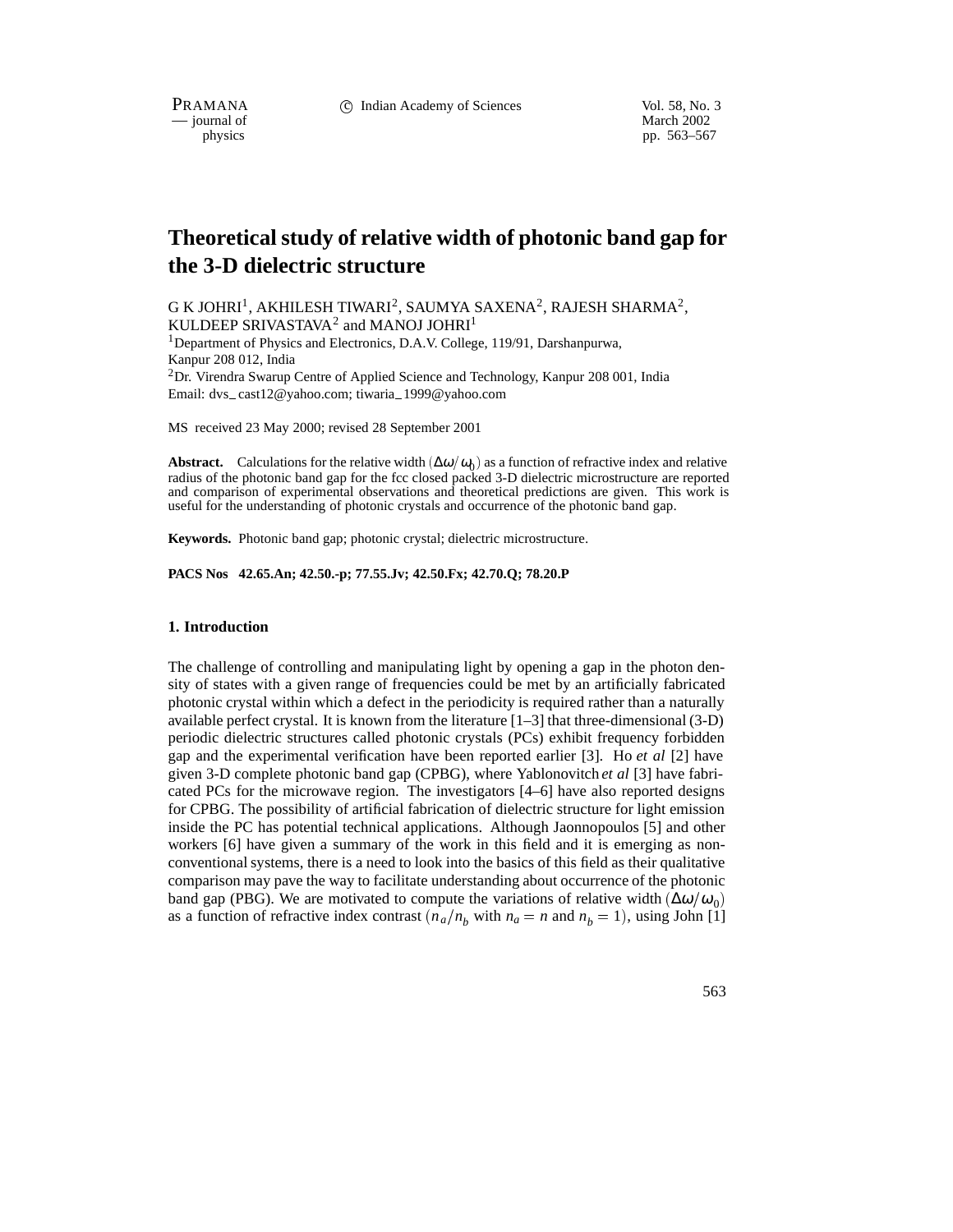model and computed values are qualitatively compared with those predicted theoretically [1,2] and observed experimentally [3].

#### **2. Theoretical details**

A realistic picture of band edge behaviour requires the incorporation of Brillouin-zone (BZ) anisotropy. John [1] used the wave equation for the classical electric field **E** in a periodic dielectric given as

$$
-\nabla^2 \mathbf{E} + \nabla (\nabla \cdot \mathbf{E}) - (\omega^2/c^2) \varepsilon_{\text{fluct}}(\mathbf{x}) \mathbf{E} = \varepsilon_0 (\omega^2/c^2) \mathbf{E},
$$
 (1)

where **E** is the electric field,  $\omega$  the frequency of monochromatic electromagnetic wave propagating in an inhomogeneous but non-dissipative dielectric medium and  $\varepsilon(\mathbf{x})$  the total dielectric constant separated into average values  $\varepsilon_0$  and spatially fluctuating part  $\varepsilon_{\text{fluct}}(x)$ . The value of  $\varepsilon_{\text{fluct}}(x)$  plays a role analogous to the random potential  $V(x)$  in the Schrödinger equation. The  $\varepsilon_{\text{fluct}}(x)$  scatters EM wave. For lossless material the dielectric constant  $\varepsilon(\mathbf{x})$  is real and positive. Unlike the familiar picture of electronic localization, what we are really seeking when searching for localized light is an intermediate frequency window within the positive energy continuum that lies at energy higher than the highest of the potential barriers. It is for this simple reason that ordinary dielectrics appearing in nature do not easily localize light. The  $\varepsilon_0(\omega^2/c^2)$  is an eigenvalue when compared with Schrödinger equation and its value is always greater than  $|(\omega^2/c^2)\epsilon_{\text{fluct}}(\mathbf{x})|$  for the condition  $(\varepsilon_0 + \varepsilon_{\text{fluct}}) > 0$ .

In eq. (1) the fluctuating part of the dielectric constant describes a fcc lattice of spheres

$$
\varepsilon_{\text{fluct}}(\mathbf{x}) = \varepsilon_1 \sum_{\mathbf{G}} U_{\mathbf{G}} \exp(j\mathbf{G} \cdot \mathbf{x}),\tag{2}
$$

where **G**'s are the reciprocal lattice vectors. The nearly free photon approximation follows from treating  $\varepsilon_{\text{fluct}}$  as a small perturbation relative to  $\varepsilon_0$ .  $\varepsilon_0 = (\varepsilon_a + \varepsilon_b)/2$  and  $\varepsilon_1 = (\varepsilon_a - \varepsilon_b)/2$  $\epsilon_b$ )/2 where  $\epsilon_a$  is for dielectric sphere and  $\epsilon_b$  is for the background. There may be two cases: (i)  $\varepsilon_a$  = varied,  $\varepsilon_b$  = 1 for dielectric sphere and (ii)  $\varepsilon_a$  = 1,  $\varepsilon_b$  = varied for air atoms. The dielectric contrast is defined by ( $\varepsilon_a/\varepsilon_b$ ) and refractive index contrast by  $(n_a/n_b)$  with  $\sqrt{\varepsilon} = n$ .

Setting the dominant Fourier component  $U_G = 1$ , the Bragg scattering of photons from wave vector **k** to  $\bf{k} - \bf{G}$  leads to the following approximate but realistic solutions of eq. (1) using 4th order determinant. These solutions are given below:

$$
\omega = c\mathbf{k}(\varepsilon_0 \pm \varepsilon_1)^{-1/2} \tag{3}
$$

and

$$
\omega = c\mathbf{k}(\varepsilon_0 \pm \varepsilon_1 |1 - G^2/2\mathbf{k}^2|)^{-1/2}.
$$
 (4)

Equation (1) corresponds to the polarization vector lying out of the plane (s-polarization) and in the plane (p-polarization) of Bragg scattering. For  $(\epsilon_1/\epsilon_0) > 1/3$ , the phase space (allowed values of **k**) for propagation near a band edge is determined by the p-polarization

## 564 *Pramana – J. Phys.,* **Vol. 58, No. 3, March 2002**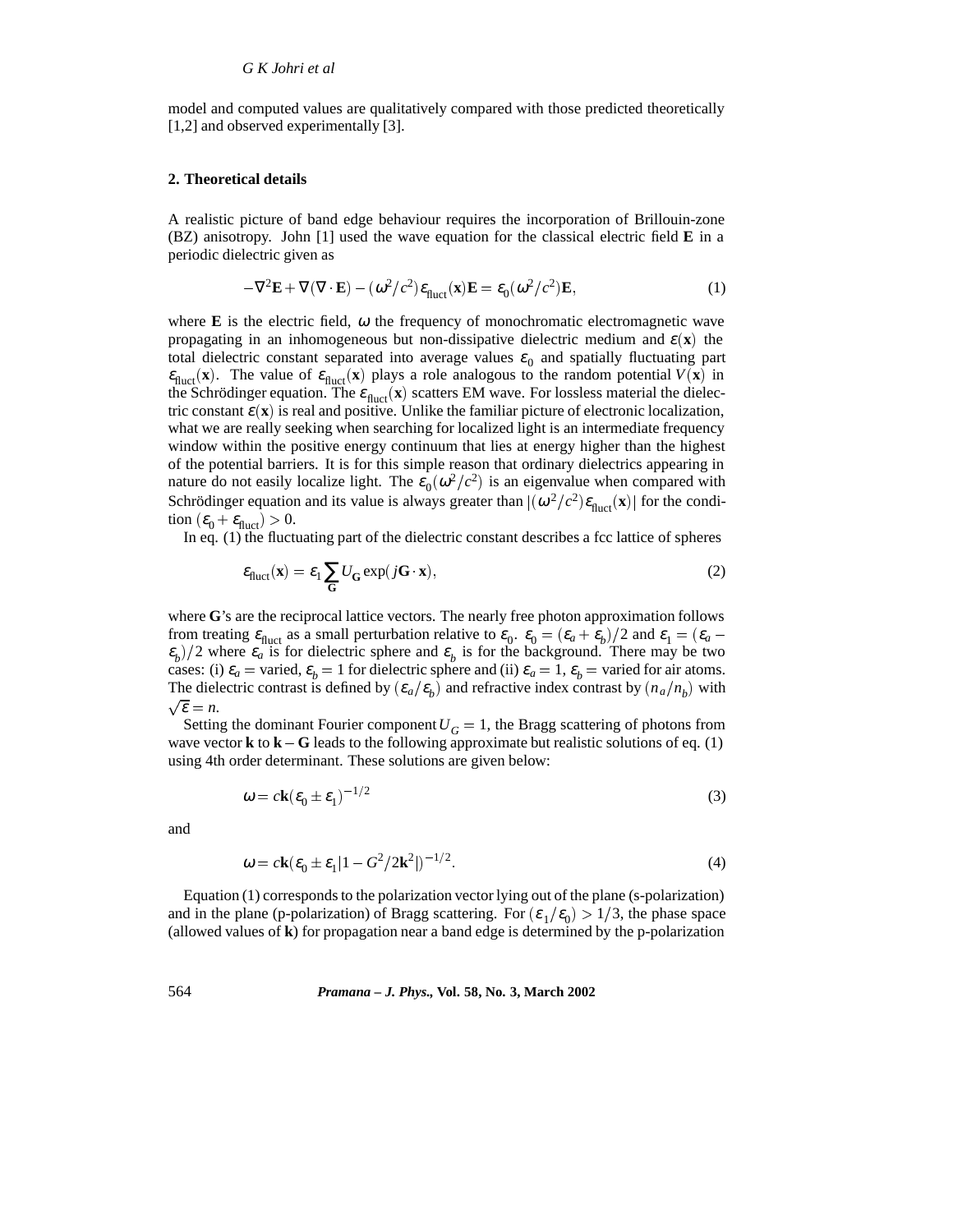channel. In these equations *c* is the speed of light and **k** is the wave vector where  $k = G/\sqrt{2}$ for  $(\varepsilon_1/\varepsilon_0) \leq 1/3$ . The angular frequencies for the width calculations are

$$
\omega = (2\varepsilon_1)^{1/2} G/(\varepsilon_0 + \varepsilon_1), \quad \text{for } (\varepsilon_1/\varepsilon_0) \ge 1/3,
$$
 (5)

$$
\omega = (5/12)^{1/2} G / (\varepsilon_0 + \varepsilon_1 / 5)^{1/2},\tag{6}
$$

where  $(k^2/G^2) = 5/12$ .

We have computed relative width  $(\Delta \omega/\omega_0)$  with  $\omega_0$  as central frequency in terms of refractive indices assuming  $n_b = 1$  and  $n_a$  = varied for closed packed lattice of the fcc structure for dielectric spheres. The central frequencies  $\omega_0$  were obtained by taking the mean values of frequencies of upper edge and lower edge of the pseudo photonic band gap within the framework of John's formulation [1]. The center angular frequency  $(\omega_0)$  from eq. (6) is given by

$$
\omega_0 = (\mathbf{G}/4)(5/3)^{1/2} [(\varepsilon_0 - \varepsilon_1/5)^{-1/2} + (\varepsilon_0 + \varepsilon_1/5)^{-1/2}].
$$
\n(7)

The values of  $\Delta\omega/\omega_0$  are

$$
\Delta\omega/\omega_0 = 2\left[\left\{\sqrt{(3n_a^2 + 2n_b^2)} - \sqrt{(2n_a^2 + 3n_b^2)}\right\}\right/\left\{\sqrt{(3n_a^2 + 2n_b^2)} + \sqrt{(2n_a^2 + 3n_b^2)}\right\}\right].
$$
\n(8)

#### **3. Results and discussion**

The computed values of relative width as a function of refractive index contrast  $n_a/l$  for eq. (8) is shown in figure 1. The variations of  $(\Delta \omega/\omega_0)$  computed by Ho *et al* [2] for dielectric spheres and air atoms are given for comparison in figure 2.

An examination of figure 1 shows that  $(\Delta \omega/\omega_0)$  given by eq. (8) varies almost similar to dielectric spheres as those proposed by Ho *et al* [2] and given in figure 2. These two models are based on fcc closed packed structure [1] and diamond lattice [2] using spherical structure. Equation (8) gives a saturated value of  $(\Delta \omega/\omega_0) \approx 13%$  at about  $n_a = 2.0$ , which is the threshold value reported by Ho *et al* [2]. The saturated values of  $(\Delta \omega/\omega_0)$  are 21% and 46% [2] for dielectric spheres and for air atoms respectively, using the diamond lattice as illustrated in figure 2. It is found that eq. (8) for  $(\Delta \omega/\omega_0)$  versus  $n_a$  is in close agreement with that for dielectric sphere while experimental values [3] range in the region where Ho *et al* [2] predicted for air atoms. We find the limits of refractive index in the range 2.1/1 to 3.6/1 for the opening of the photonic band gap and for the end of it. Equation (8) give  $\Delta\omega/\omega_0 = 13\%$  for 2.1 and  $\Delta\omega/\omega_0 = 17\%$  for 3.6. For a common refractive index of 3.6 and *W* point of the BZ as considered by Yablonovitch *et al* [3] and also by Ho *et al* [2]  $\Delta\omega/\omega_0$  is 17% and 15% considering non-spherical atoms and diamond lattice respectively as given in figure 1.

The ratio first increases between refractive index 2 to 2.8 and after  $n = 3.0$  there is saturation and the ratio of calculated relative width by John's model [1] and the model of Ho*et al* [2] become almost independent of refractive index contrast. The difference between these

*Pramana – J. Phys.,* **Vol. 58, No. 3, March 2002** 565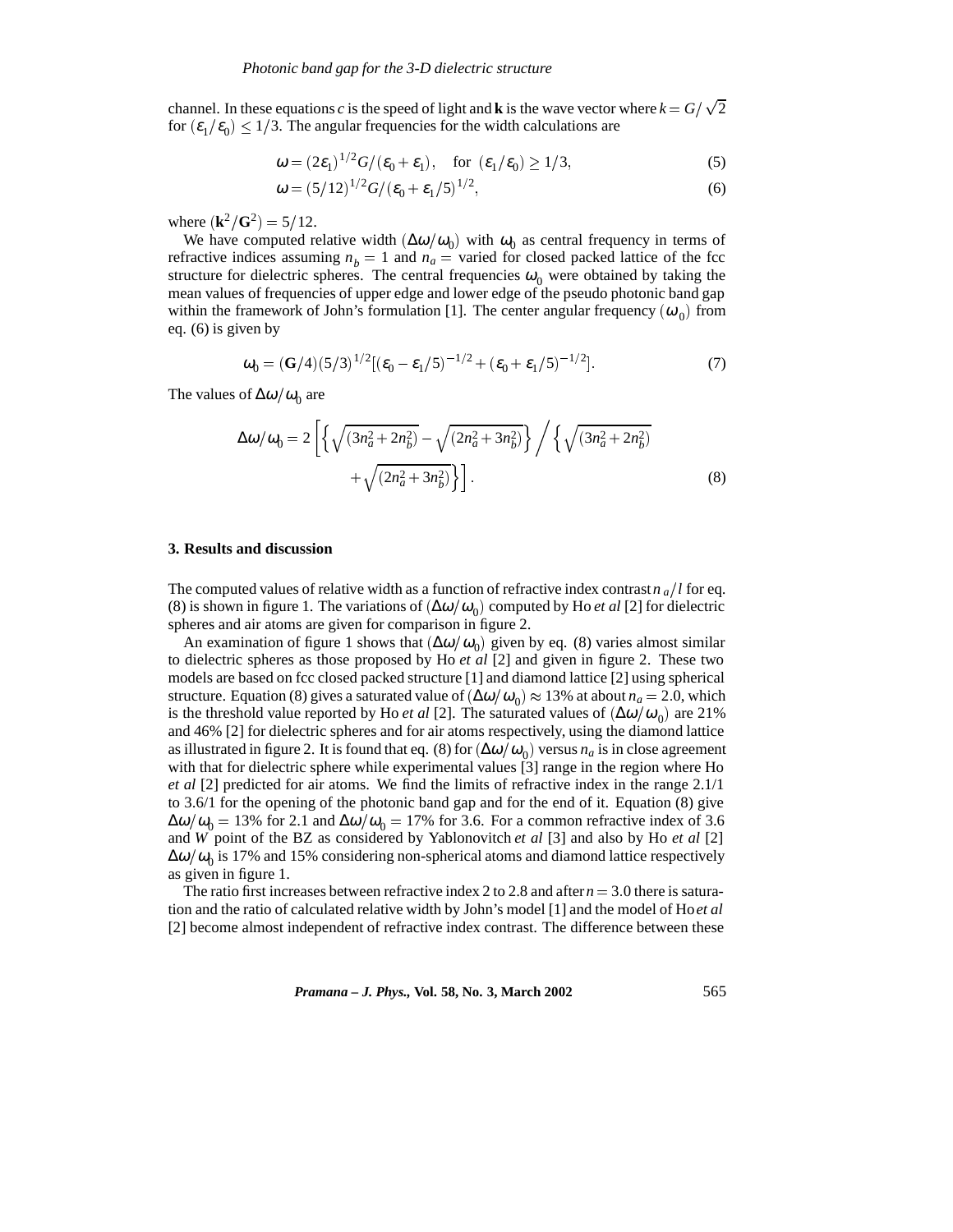# *G K Johri et al*



**Figure 1.** Variation of relative width  $(\Delta \omega/\omega_0)$  with refractive index (*n*) for eq. (8); 2 – Yablonovitch [3]; ∆– for Ho *et al* [4].



**Figure 2.** Variation of relative width  $(\Delta \omega/\omega_0)$  with refractive index (*n*) for (a) dielectric sphere, (b) air atom both due to Ho *et al* [2] and for (c) inverted fcc structure.

two models appears to be around 18%, which may be merely due to assumptions of closed packed lattice and diamond lattice but in both these cases spherical atoms are considered. In addition to the variation of relative width with refractive index an additional parameter of filling fraction or relative radius is also important to see its effect on the relative width [2] but it has not been considered in our present calculations.

566 *Pramana – J. Phys.,* **Vol. 58, No. 3, March 2002**